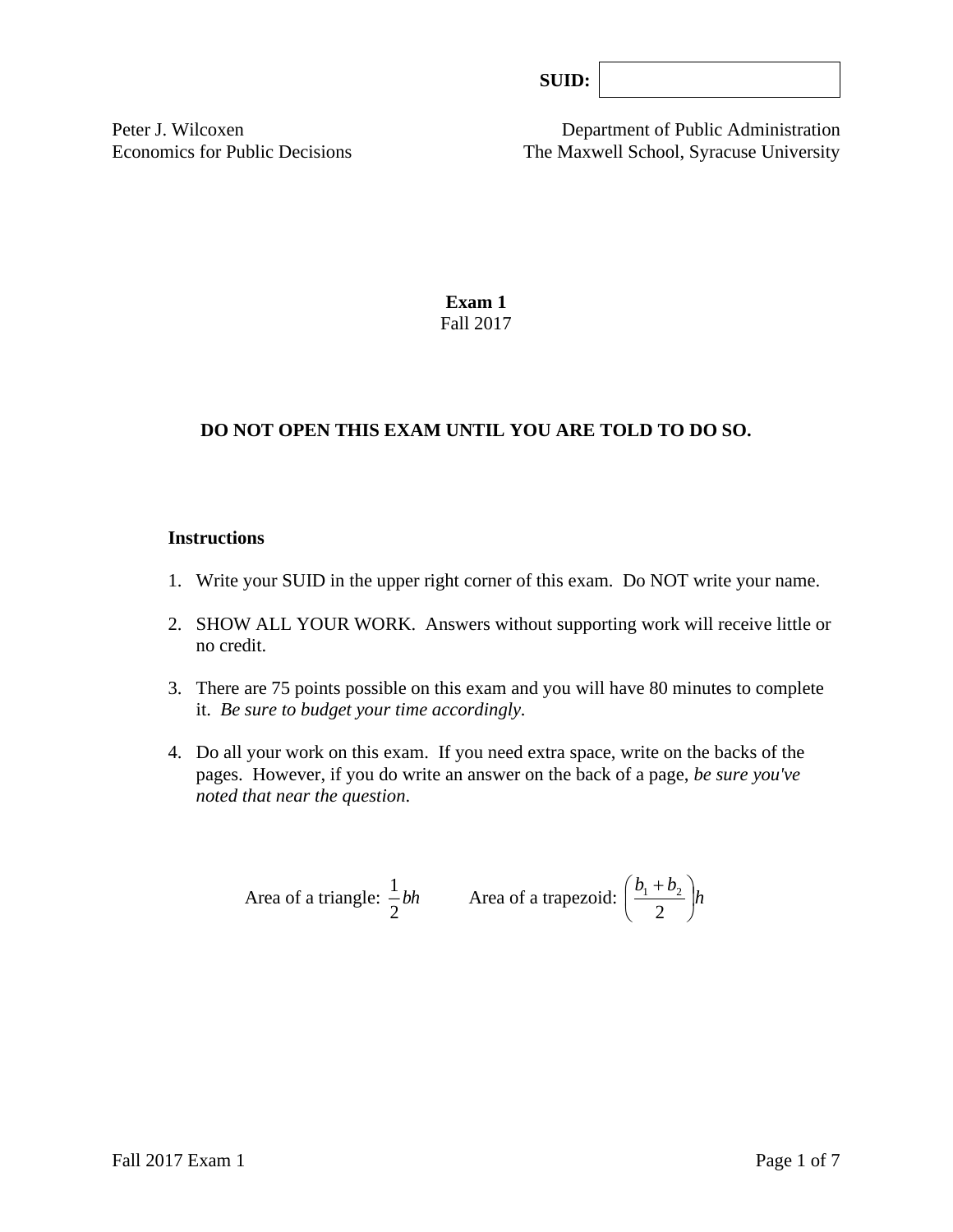### **Part 1 (30 points)**

A good is purchased by 120 households of type X, 60 households of type Y, and it is produced by 80 sellers of type Z. The WTP and WTA curves for an individual household or seller of each type are shown below.

| Individual X household: | $WTP_{xi} = 200 - 2 * Q_{xi}$ |
|-------------------------|-------------------------------|
| Individual Y household: | $WTP_{Yi} = 300 - 3 * Q_{Yi}$ |
| Individual Z seller:    | $WTA_{zi} = 2 * Q_{zi}$       |

In addition, it is known that  $X$  households each have an income of \$45,000 per year and that  $Y$ households each have an income of \$65,000 per year.

(a) 15 *points*. Please compute:  $\Box$  the market equilibrium price and quantity;  $\Box$  the quantity purchased by an individual X household;  $\Box$  the quantity sold by an individual seller; and  $\square$  illustrate the market equilibrium with an appropriate graph.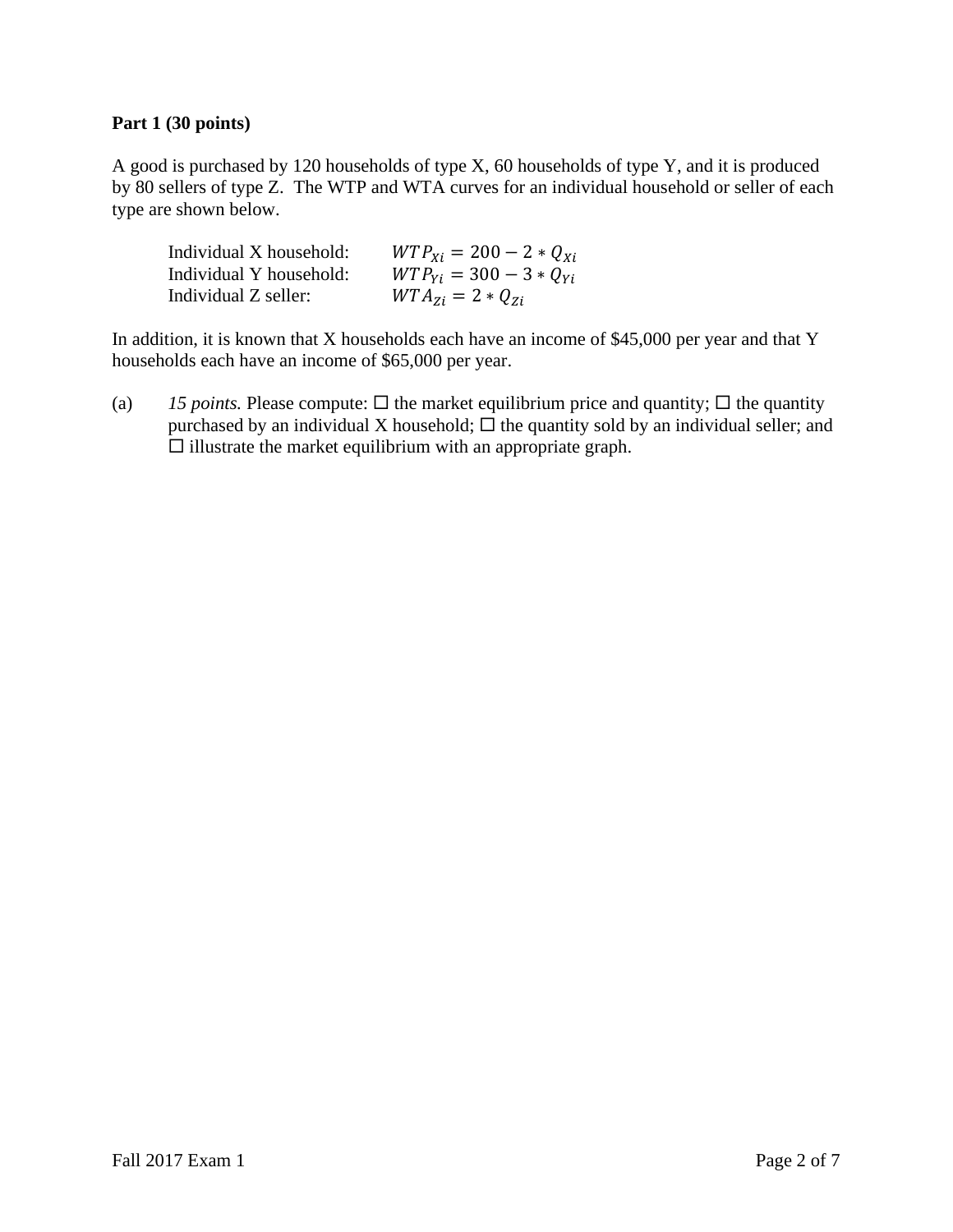## **Part 1, continued**

Now suppose the government announces a tax of \$36 on the good.

(b)  $15$  *points.* Please compute:  $\Box$  the new buyer and seller prices and equilibrium market quantity;  $\Box$  the change in CS received by an individual X household;  $\Box$  the tax burden on an individual household of each type; and  $\Box$  indicate whether the tax is regressive or progressive, including any necessary calculations.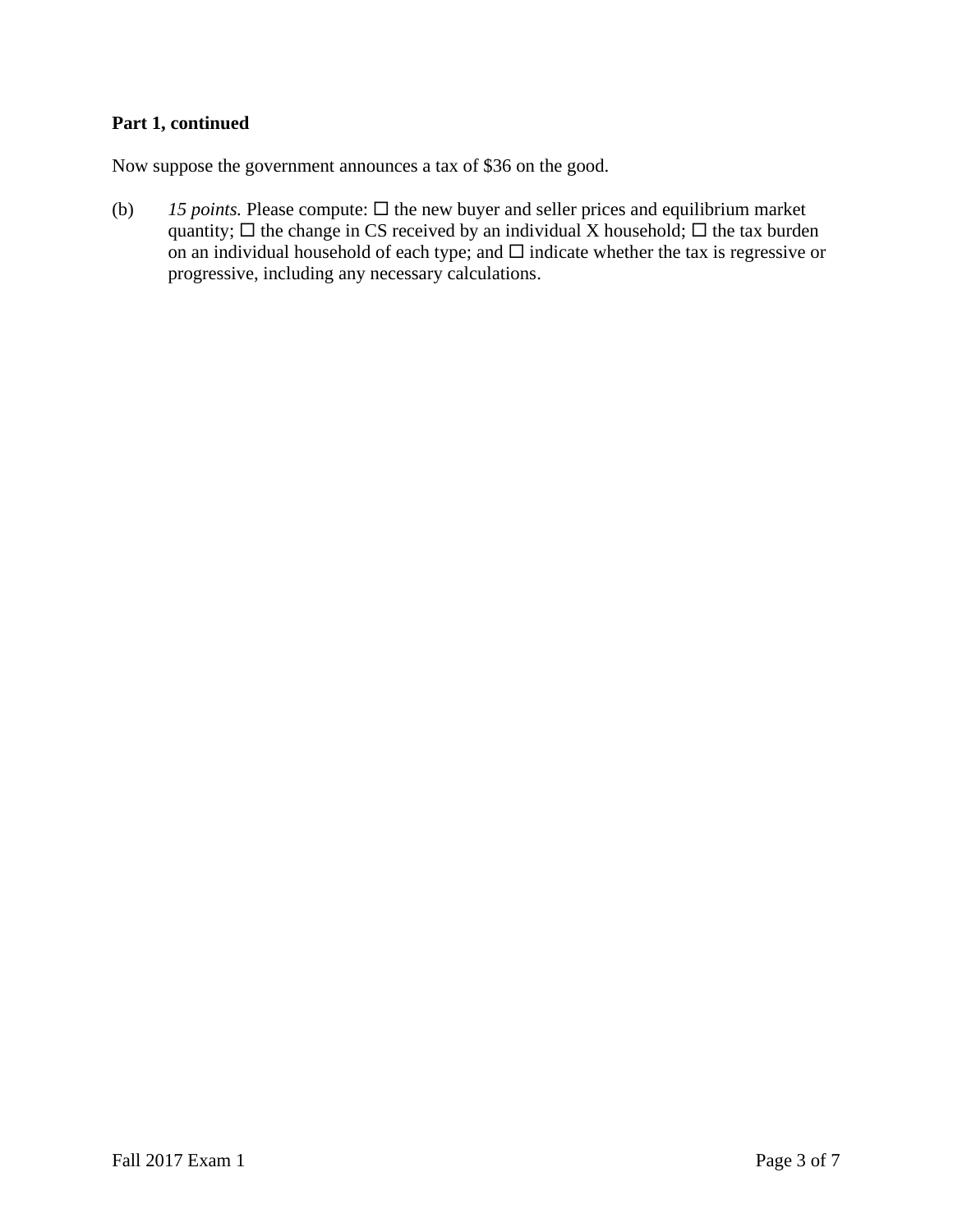### **Part 2 (15 points)**

Two companies that manufacture solar cells in the US have recently asked for a substantial tariff to protect them from foreign competition. On the surface, this sounds like a policy to protect the jobs of US workers. However, the main consumer of solar cells is the solar installation industry, and it employs far more workers than solar manufacturing. This question explores a stylized version of the issue.

The current price of solar cells is \$0.35 per unit and no tariff is in place. US producers (U) supply 2 billion units, and total US demand is 15 billion units. You may assume that: foreign producers (F) have a perfectly elastic supply with  $WTA_F = $0.35$ ; US producers have a supply elasticity of 1; and the elasticity of demand in the US market is -2/3. The companies are requesting a tariff of \$0.35.

(a) *15 points*. Please determine what will happen in the domestic market if the tariff is imposed. Calculate:  $\Box$  the new equilibrium price and total quantity consumed;  $\Box$  the new quantities produced by U and imported by  $F$ ;  $\Box$  the change in CS;  $\Box$  the change in U's PS;  $\Box$  the change in government revenue; and  $\Box$  the overall change in SS from the policy. Finally, about 35,000 people work in solar manufacturing and 225,000 work in installation. Assuming that manufacturing employment is proportional to manufacturing output, and that installation employment is proportional to total demand, please determine:  $\Box$  the net impact of the policy on employment.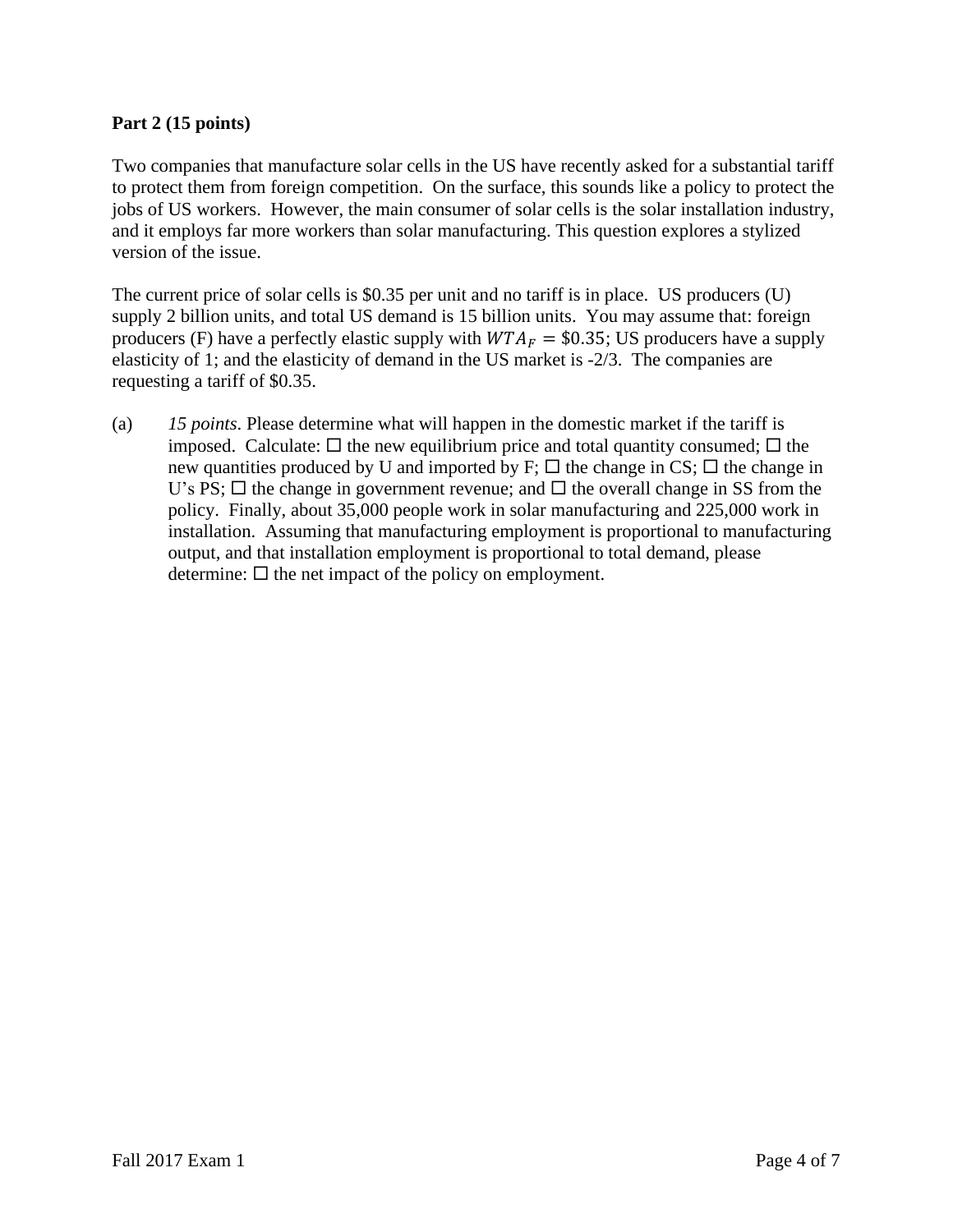## **Part 3 (15 points)**

Suppose that consumption of a good creates a positive externality. The market WTP and WTA curves for the good are given below, as is the MB curve for the externality. Initially there is no tax or subsidy.

 $WTP = 600 - 3 * Q$  $WTA = 100 + 2 * Q$  $MB_{ext} = 1 * Q$ 

(a)  $15$  *points.* Please determine:  $\Box$  the initial market equilibrium price and quantity in the absence of a policy;  $\Box$  the efficient quantity;  $\Box$  the efficient buyer and seller prices;  $\Box$ the subsidy rate that would move the market to the efficient equilibrium;  $\Box$  the resulting change in CS;  $\Box$  the change in PS;  $\Box$  the change in government revenue;  $\Box$  the change in the benefits created by the externality; and  $\Box$  the change in SS from the policy.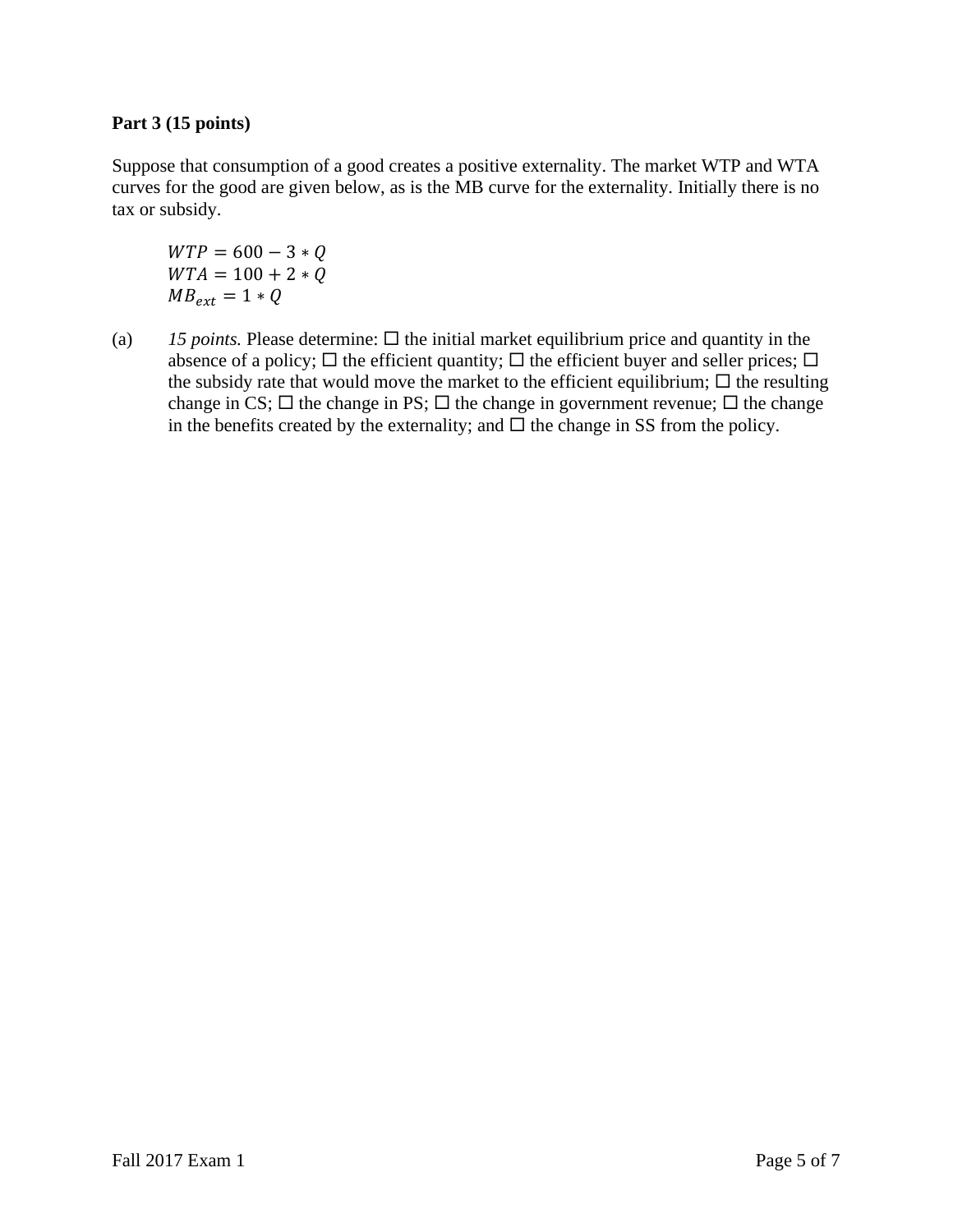### **Part 4 (15 points)**

A government agency serves two markets, U and R, and is subject to a cross-subsidy policy that requires it to charge the same \$100 price in both markets even though its costs (WTA) are lower in U than R. Partial information about the two markets is given below. Finally, the agency is currently running at a loss: it is paying out \$100,000 more in subsidies in R than it is collecting in surplus in U. The government is using money from its general revenue fund to make up the difference.

| Variable          |        |           |
|-------------------|--------|-----------|
| Initial Q         | 10,000 | 4,000     |
| WTA               |        | see below |
| Demand elasticity |        | $-0.5$    |

(a) 15 *points*. Please determine:  $\Box$  the agency's extra revenue in the U market;  $\Box$  the value of  $WTA<sub>R</sub>$ ;  $\Box$  the new quantity in each market if the cross-subsidy policy were eliminated and the agency charged each group the corresponding  $WTA$  (and thus no longer needed the additional \$100,000);  $\Box$  the change in CS in each market;  $\Box$  the overall change in SS from eliminating the policy.